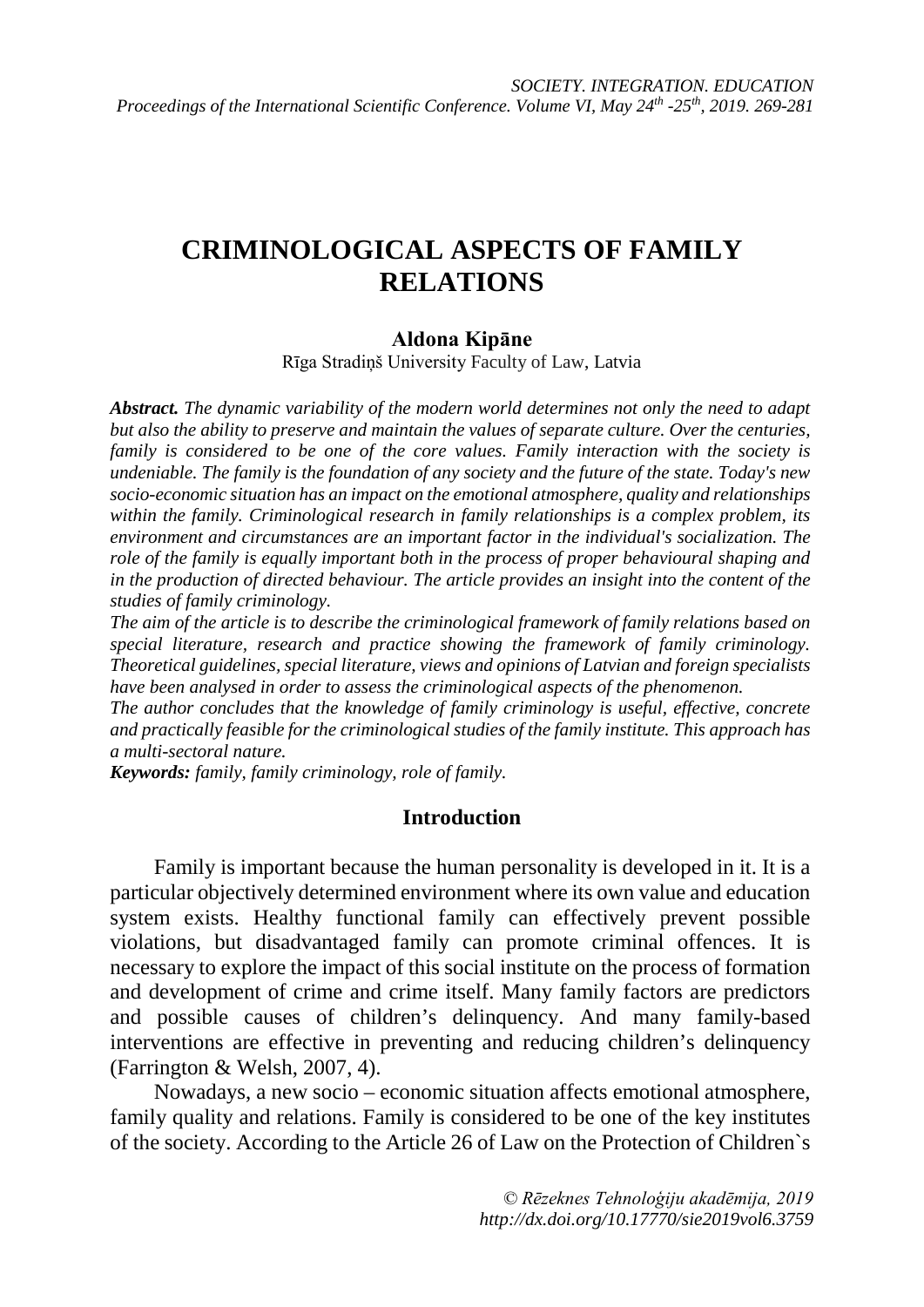Rights, the family is the natural environment for the development and growth of a child (Bērnu tiesību aizsardzības likums, 1998). This social institute is worth the study. Family relations, social everyday relations, formation of personality, deviation and criminal offences are analysed in the studies of several branches: sociology, pedagogy, psychology and criminology. Victimological studies confirm that a person often becomes a victim of a criminal offence in close relations. The research shows that families at social risk are characterized by a variety of problems - poverty, alcohol abuse, violence, unemployment, poor housing and other. Most of the problems are related to poor basic skills or lack of them, also to lack of motivation to change (Dobelniece, Millere, & Salmane-Kulikovska, 2015).

The results of several studies allow the author to make a conclusion that the number of victims of domestic violence in Latvia is increasing. The results gained in the research "Safety and security of persons in Latvia" allow concluding that the particular and essential problem of a person's safety and security is domestic emotional and physical violence. It most commonly affects women – approximately a quarter of them indicate that they are afraid of domestic emotional violence". Domestic violence is the violence area od violence which is taking place "behind closed doors", – it is hidden from everyone's sight (Ball, Culler, & Lilly, 2015, 10). Violence in the family can happen regardless of the wealth or education level, there is no great difference between violence in the cities and rural areas, between the poor and the rich. Not only children, women, old people and people with disabilities suffer from violence, but also men. Criminal offences are mainly stated to occur in family relations with a low level of morality because family morality is closely linked with the level of education and culture, with other factors. Of course, one cannot deny that common social and moral degradation is of great importance. One of the problems is violence in financially supported families. Violence of such type stays hidden from others. Domestic violence is the offence of special type, it is 1) repeated violence; 2) there are special relations (relationship intimacy) between victims and perpetrators; 3) both share an emotional and often financial dependence (Kipāne, 2015, 101).

There is a special criminological research field abroad – family criminology.

The aim of the article is to describe the criminological framework of family relations based on special literature, research and practice showing the framework of family criminology. The analysis of special literature, studies and practice will allow for proper knowledge and understanding of the framework of family criminology. The following scientific research methods were used in the studies: content analysis, analytical, inductive and deductive approach.

The role of family in the development and formation of an individual's personality is undeniable. It is important to specify that criminal behaviour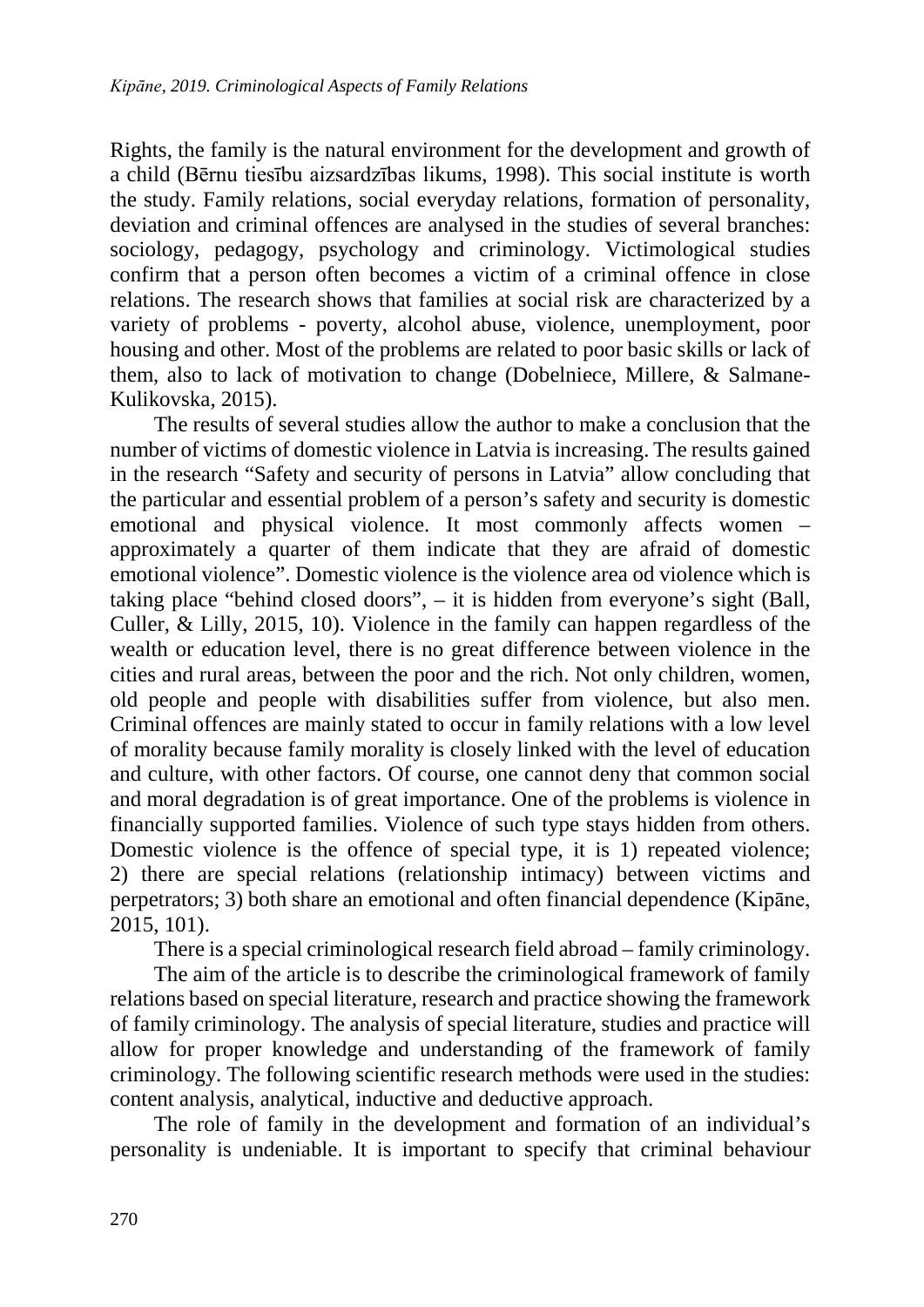involves the interaction of a complex of several elements at the micro-level and macro-level, as well as life-long individual, social and ecological factors life-long (Taylor, 2013, 101).

The scientific novelty of the studies is linked to the fact that the problems of family relations in criminology have not been widely analysed in Latvia so far. By collecting the materials from special literature, studies and practice the author will mark the framework of family criminology.

### **Concepts of family**

Family as a part of a larger system is the cultural element and state basis. The Constitution stipulates that the state protects and supports marriage – a union between a man and a woman, family, rights of parents and children (Latvijas Republikas Satversme, 1993). It is stated that only family is the pledge of each nation's existence. It promotes the functioning of society as a whole. The idea of this social institution is linked to human existence, to the biological, social, psychological, mental and cultural dimensions. The needs of the family are divided into the following levels of satisfaction: 1) existence needs; 2) needs for security and safety; 3) social needs; 4) needs for dignity and honour; 5) needs for development (Škapars, 2010).

Different explanations of the concept "family" can be found in specialized literature. Family is considered to be one of the core institutions in a person's socialisation process. In the sociology, family is evaluated as a historically specific system of mutual relations among spouses, parents and children. This is a small group, the members of which are linked by marriage or other relationship, a common mode of life and mutual moral responsibility, whose which social necessity is determined by the community need to reproduce physically and mentally able-bodied people. The professor of the University of Latvia, Arija Karpova (*Ārija Karpova*), writes that family is a historically changing institution, a subject of mutual relations and uniqueness, a system, a social group, a social cell. In the family psychology, family is systematically researched as a historically social institution, a social group, a subject of mutual relations and a system (Karpova, 2006, 27). Family traditionally consists of spouses and their child or children in an undivided household. The dominant form of the family is a nuclear family of two adults and one or more children who may be or may not be the offspring of the adults. Social anthropologist Klavs Sedlenieks (*Klāvs Sedlenieks*) indicated in the discussions about the modern family that if there are particular economic conditions, families make the alliances – an extended family is formed where several generations are living together because it is easier to survive and there is economic justification of it (TVNET, 2016). The extended family consists of two or more basic families that are unified by the parents,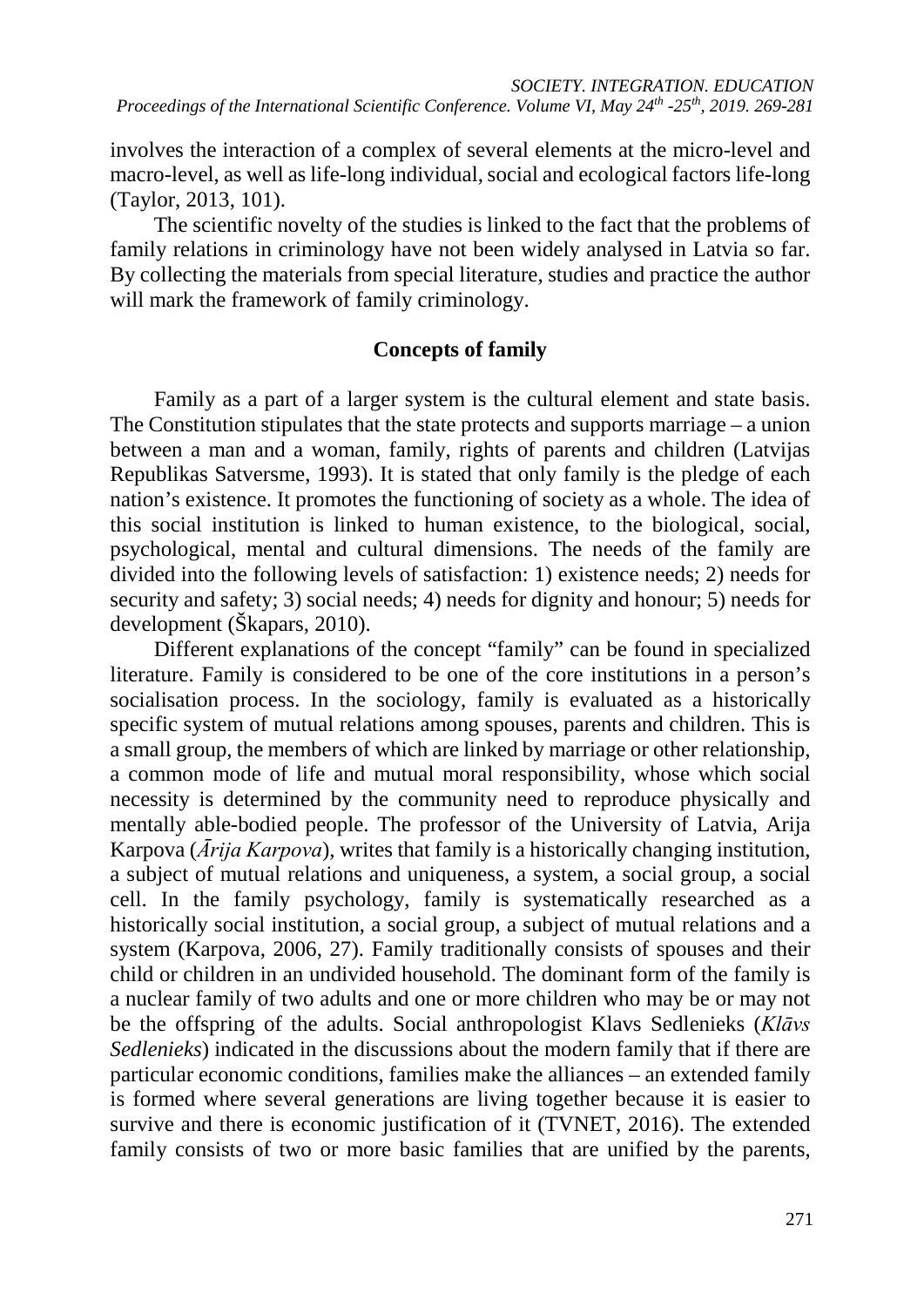children or brother and sister relations (Girgensone & Mihailovs, 2016, 147). A parent who is bringing up his/her child or children is also to be considered as family. Data about social processes in Latvia indicate that almost every third family is incomplete, with where only one of the parents and a child or children is (Bērni Latvijā, 2013). However, a transnational family is a family separated for a certain period of time and of divorced from welfare and/or upbringing of children across national borders (Broka, Kūle, & Kūla, 2014, 28).

In the Latvian legal system, the concept of family, its reference, explanations and interpretation depend on the legal branch. The Family state policy guidelines for the years 2011-2017 acknowledge that the lack of understanding of the uniform concept "family" makes application of uniform laws and regulation by different specialists difficult and is a subject of various interpretations (Ģimenes valsts politikas…, 2011). The author believes that the biological, psychological, social and legal component, for example, a common household, common family life, financial and psychological connections, should be united in the concept of family. The author emphasises that family is a biological, economic, legal and social unit. The author explains the family institution in a wider legal sense – an officially registered marriage (registered relations), unregistered partner relations – the actual marriage; sometimes family relations that ended, but threats are going on and they are linked to former relations; guardianship and care of a child by one parent; of the child; a common household of adult relatives.

#### **Family as a research direction of criminology**

Criminalization of family relationships (formation of an offender) and victimization (formation of a victim) can be described as an interaction process where the conflicts take the central place. A scientifically right the statement is that the role of family is of importance both in the formation process of behaviour and in production of changed behaviour. In the family relationships, an offender and a victim are closely connected to each other, they have a lot in common; their relationships can be named as "mutually complementary relationships" (Криминология – XX век, 2000, глава 9).

The professor of Liverpool University Sandra Walklate, writes that alongside the changes of the family institution, the role of family in criminological studies has become greater. Four problematic family groups can be distinguished from the point of view of criminology regarding the affect on promoting factors of deviant behaviour: 1) divorced or disruptive family; 2) families with strains and pressure; 3) families with care problems of parents; 4) families with a person with the tendencies to be violent (Walklate, 2007, 50). Russian professor Dmitry Shestakov (*Дмитрий Анатольевич Шестаков*) indicates that , family criminology or criminal family science is the branch of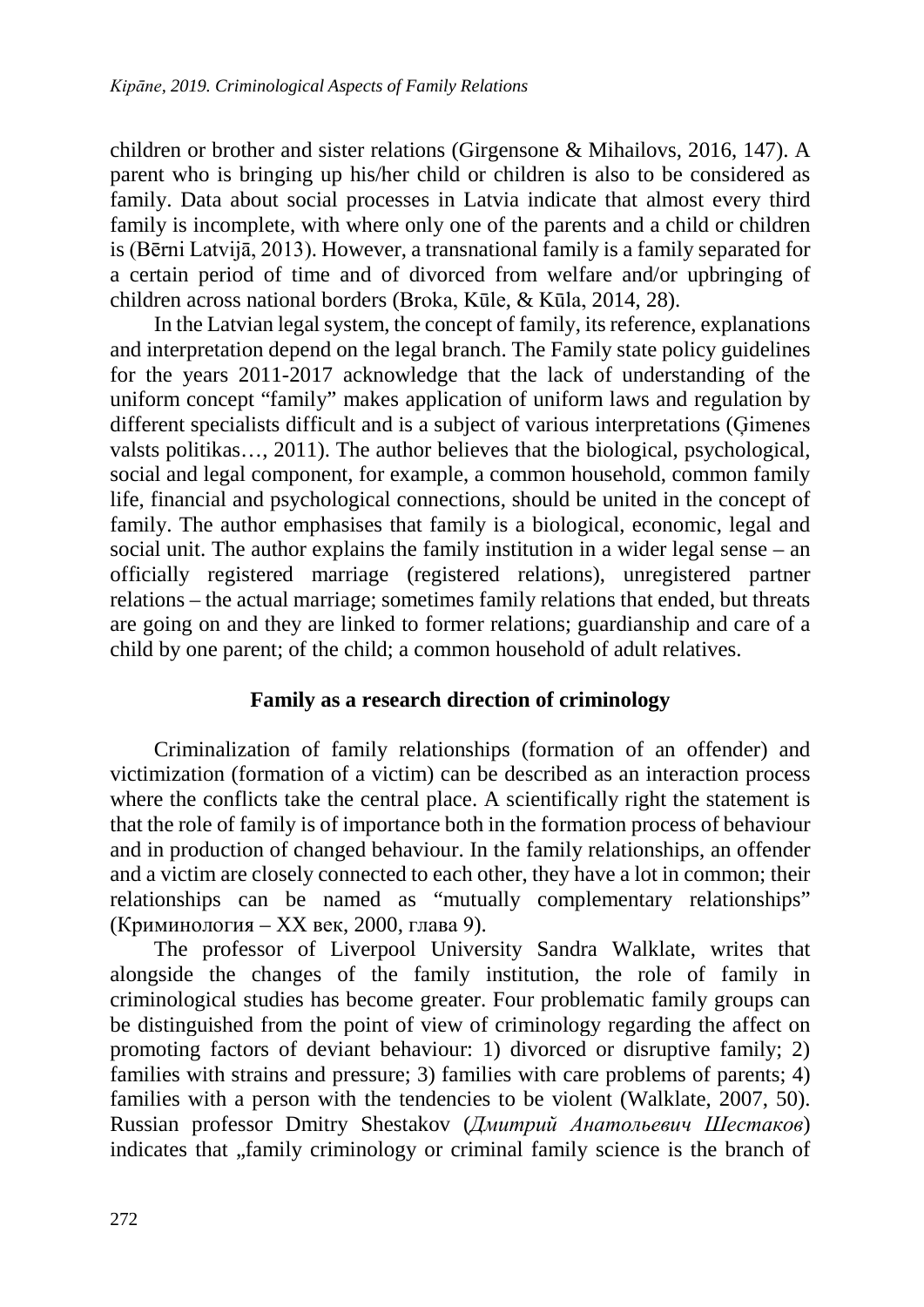criminology that studies the impact of the family on criminal behaviour and crime. The great attention is devoted to internal family problems and it distinguishes a particular offence – domestic violence" (Шестаков, 2003, 94).

Family is the first and main example for the moral development of a child, forming its value system and behaviour models: it means that the development of social norms starts in the family. The impact of the type of family (at the simple level, a complete and incomplete family) on the psychological and socially psychological climate of the development environment of formation of a child's (later a teenager's) personality is important in the family (Kristapsone, 2005, 148- 149.) In addition, the link between violence experienced and criminal records should be taken into consideration in the future. The studies reveal that "a great deal of adults, who were imprisoned because of committing violent criminal offences grew up in the families where violence happened. The same, mothers of some children who suffer from violence, have also suffered from cruelty. It approves that domestic violence against a woman promotes cruelty against children (Ja tu ciet no partnera…, 2007, 6). Relationships in the family can affect conditions at school; they are connected with the psychologically emotional condition of a pupil. Of course, the single-parent family status and the resulting consequences can impair it. Relationships with parents affect the emotional state of young people. Thus, the specifics of behaviour are also affected by their relationships with their parents. For example, the following results of a study can be mentioned:

- Their relationships with parents 81.8% of pupils evaluated as good, 10.6% as neutral, 7.6% as bad.
- Comparing the responses of young people from complete and incomplete families regarding this question, it can be concluded that there are essential differences in the evaluation given by pupils.
- Relationships with the parents children of complete families evaluated as good in 84.1% of cases; children from incomplete families – 75.4%; as bad  $6.8\%$  and  $9.1\%$ ; as neutral  $-8.6\%$  and 19.9%. It indicates that the environment of an incomplete family badly influences relationships with the parents. There are statistically significant differences between pupils of complete families and incomplete families regarding the experience of using narcotic substances. The children of incomplete families are often using drugs (Kristapsone, 2005, 160).

To some extent the family is the model of an individual's relationships with society because the family fulfils the socialization function, it means the human adaption to the life in the society.

Taking into considerations the data obtained in Latvia, it can be concluded that the children have different attitudes to the conflicts in the family – 45% of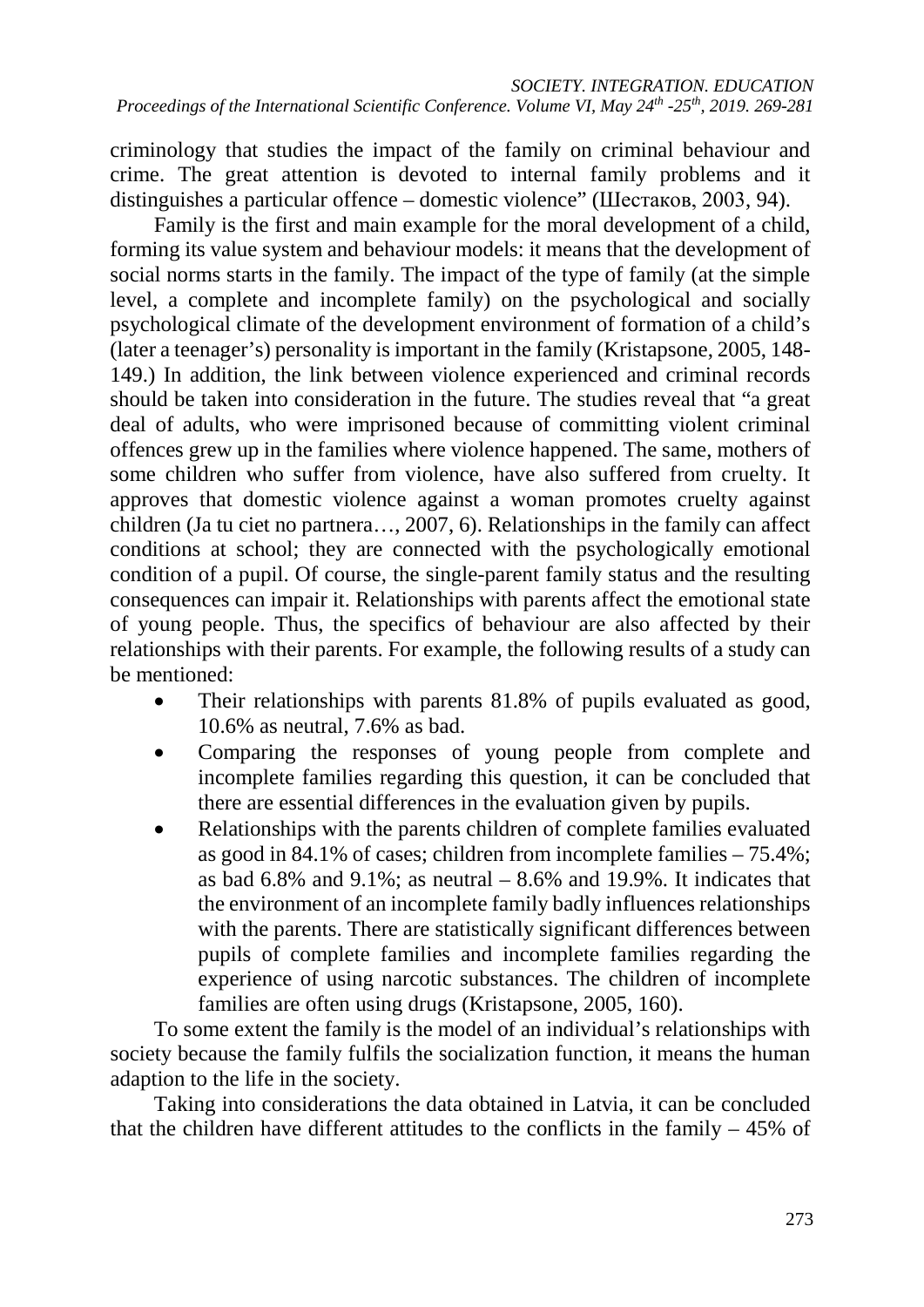children take them very hard, 23 % just take them hard, but 32% got used to them and became indifferent to them (Ceplis, Liepiņa, Prišpetjeva, Sūniņa, & Vilks, 2001, 37). Multidisciplinary studies approve that the origins of delinquent behaviour are always to be searched for in the family, in the conditions a child is grown up. Several studies approve the link between criminal experience of the parents and its impact on a child. In the family where the parents have a criminal past, there is a higher probability for criminal behaviour of a child in comparison with the family without a criminal past. Analysing the past of 4271 convicted men and of their 6992 children and of 717 non-convicted persons and their 1133 children, the Dutch researchers Marieke van der Rakt, Paul Nieuwbeerta, Nan Dirk De Graaf stated that children, whose fathers had a continuous criminal past and criminal records often became criminals (Van de Rakt, Nieuwbeerta, & de Graaf, 2008).

In a study report on young people's bad experience gained in the childhood, it has been acknowledged that directly or indirectly deficiencies in the household/family and dysfunction can cause negative psychologically social consequences and negative health consequences in a long term. The life of a child in the family where one member of the family is an alcoholic, addicted to drugs, mentally ill or is or was in imprisonment, negatively affects the life of the child. For example, children who live in the families that are addicted to usage of any substances, have a higher level of aggression; they are hyperactive, impulsive, not calm, and as well as there is a higher rate of juvenile crime. These children have difficulties in self-determination in comparison with those children who have not had such a family history. It is similar in the situations where a child is growing up in the family where violation is spread, or his/her parents do not live together or are in divorced. The studies show that there is a high risk for such children to get involved in offences, in usage of addictive substances, not attending the school and there are problems in mutual relationships (Pētījums par Latvijas jauniešu…, 2012).

Evaluating the modern negatives, it can be concluded that more than usual a clear and open understanding in the family and support of the parents is needed. The importance of the role of the family, especially regarding to the minors, is obvious. If children do not feel understood in the family, they tend to refuse the awareness of their values to be recognized among peers, they commit deviant actions. Undoubtedly, by increasing the role of the family in the society, it is also possible to promote it in the society and stimulate its independence and stability.

Modern theories about relationships between disruptive families and offences can be divided into three categories:

*Trauma theory* acknowledges that the lack of interaction and care of the parents has a negative impact on a child mostly because there has not been sufficient parental attention and support.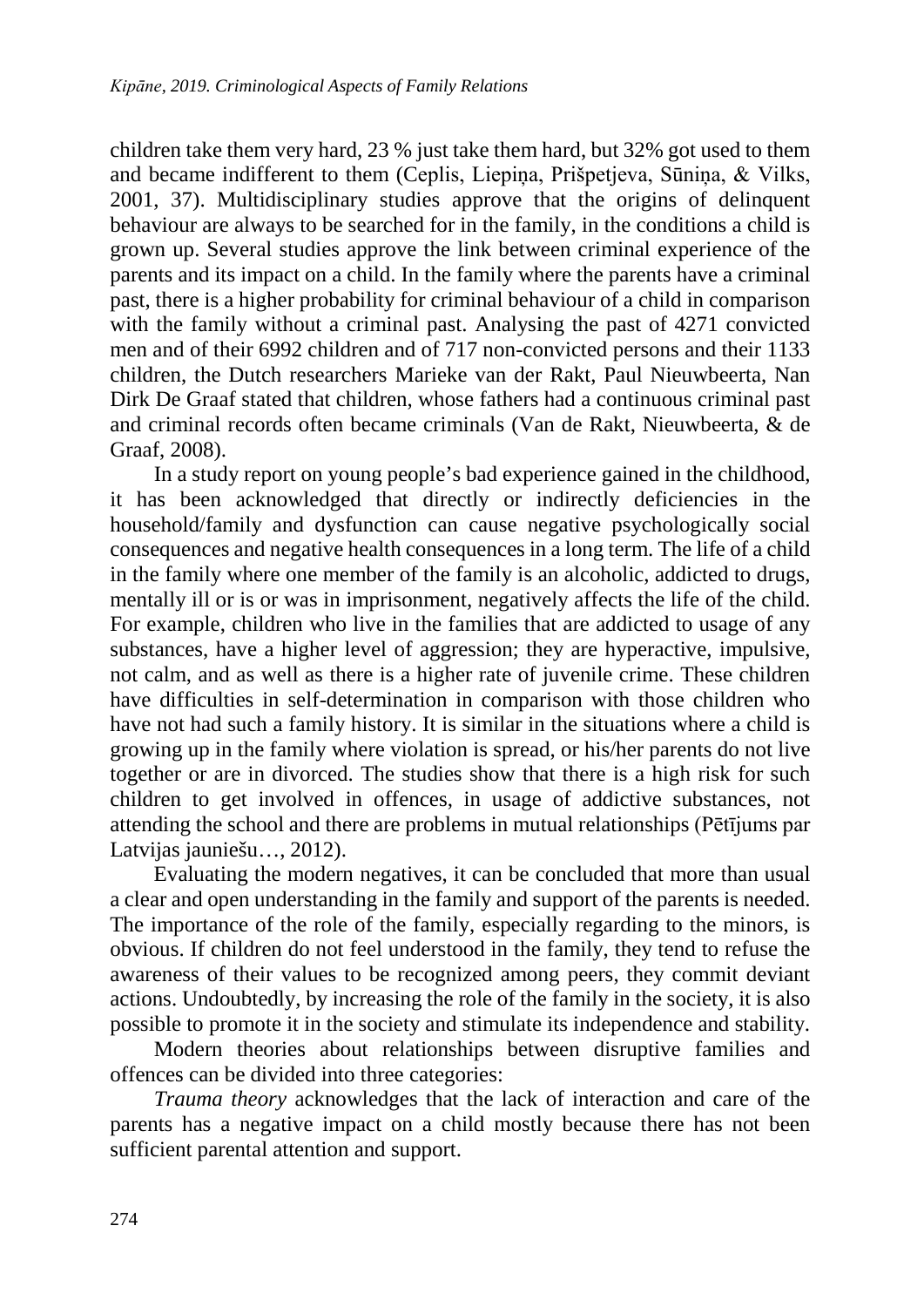*The Life course theories* pays attention to the consequences of the divorce of parents, impact of negative events, consequences of negative experiences and stress, for example, the conflict of the parents, loss of the parents, unfavourable economic conditions, and changes in the parental upbringing etc.

*Selection theory* says that family risk factors, for example, the conflicts of the parents, criminal or antisocial parents, low family incomes or bad educational methods, have a bad impact on a child (Dressler, 2002).

The following issues are studied in the framework of family criminology: 1) Criminal offences against family members where the violent offences against the spouses and child murders are mostly studied; 2) The impact of the family on juvenile crime; 3) The impact of the family on the development of an offender who commits the crimes because of mercenary motives; 4) The impact of the family on the formation of a violent offender; 5) The impact of the family on crime relapses; 6) The family causes that affect masses – crime; 7) Prevention of crime affecting directly the structure of the family (Криминология – XX век, 2000, 354).

In addition, family criminology provides making the feedback between family and crime open, for example, how it affects family relationships. The author considers that family criminology could be the branch of criminology that studies the impact of the family institution on criminal behaviour and on crime. Family criminology includes the scientific characterization of the family institution and explanation of crime that is linked to the family environment. It is the study of criminological nature of the family and the impact of the family on evaluation of criminal behaviours, as well as the impact of the family as one of the basic social institutions impact on the crime prevention (Shestakov, 1999, 157-158).

The author indicates that multidisciplinary studies (criminology, psychology, pedagogy etc.) allow exploring the phenomenon of the family, studying relationships, diversity, conflicts and giving proposals for organising activities and events aimed at offering the rehabilitation of victims and violators and offering various assistance and any information in the field of prevention. For example, experience built up over 20 years confirms theoretical knowledge about the transfer of behavioural models from generation to generation and the impact of experience in the childhood on behaviour, action and further choices. In this context, early level interference programmes are of importance.

The important movements of theoretical family research are:

*Interactionism –* the family is considered as relatively closed system that is weakly linked to other institutions. The interaction of family members with different statuses is researched, as well as the performance of the role of the family and family conflicts.

*Structural functionalism* – the family is considered as a specific system that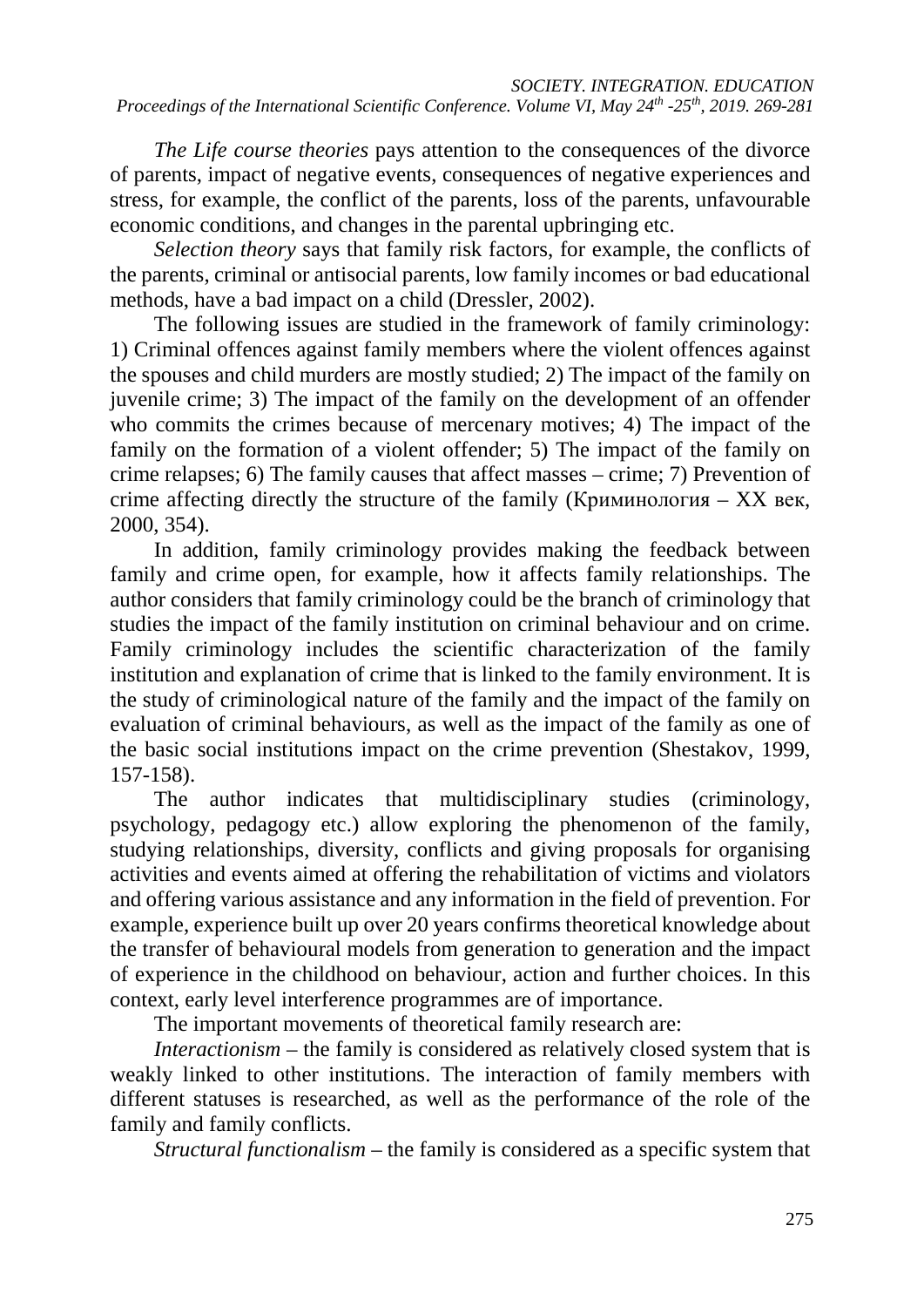consists of individuals with certain statuses and roles. The family structure, its functions are analysed.

*Situational –* the main attention is paid to the norms and values in the system of family relationships. They (norms and values) are considered as a family situation that determines the functioning of the different types of families.

*Institutional –* the family is considered as one of the fundamental institutions of the society. It is stated that the role of social institution is declining. Several functions are getting more and more delegated to the society (education and upbringing, social control etc.).

*Evolutionary –* the family is viewed from the point of view of its development. Particular attention is paid to the evolution of family life needs and aims, samples of behaviour, social roles of family members (Mūrnieks, 2003, 42).

On the basis of the levels of family relationship functions, the author can distinguish several types of family:

- 1. Healthy family. Family psychotherapist Florence W. Kaslow pointed out the following features of a healthy family: clear and particular structure; distributed roles and responsibility; respect for private life and needs of each family member; openness and readiness for development and changes; clear and appropriate boundaries between generations (Kaslow, 1981).
- 2. Functional family acting as a whole and in accordance with its social meaning. The actions of each family member focus on the family as a uniform social system where each member of the family agrees with implementing a particular function to achieve common aims (Sociālā darba…, 2000, 61).
- 3. Midrange family;
- 4. Dysfunctional family a weakly functioning family that is not able to satisfy the basic needs of a particular individual concerning both the individualisation and separation, and intimacy. Three types of family dysfunctions are distinguished in social work – the lack of functions needed, a wrong function and a conflict of functions (Alternatīvas cietumam: darbs…, 2003, 52).
- 5. Criminogenic family. The causes of the conflict are general and individual. The concept of criminogenic family includes: at the general social level – contradiction of the marriage institution; at the level of direct interaction – family dissocialization and family conflicts; at an individual level – a criminogenic situation in the family (Шестаков, 1980, 63-64).

Families at social risk are different, because there are a lot of social risks factors, which might cause undesirable effects on human health, the social environmental, activities (Vaitiekus & Šakalyte 2016, 403). Unsolved and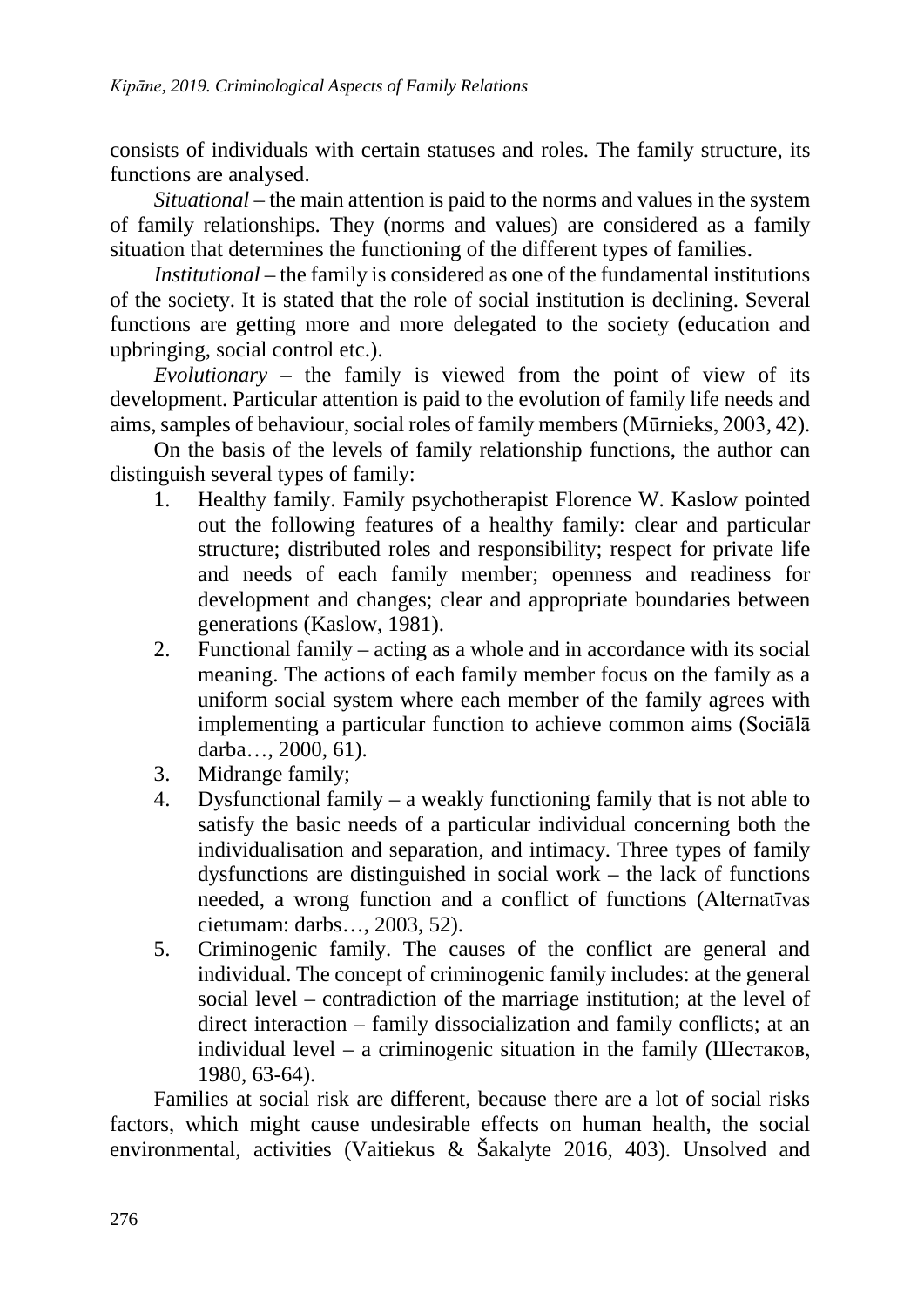unattended family problems are sharpening the existent problems and create multispectral problems. In the criminological study where the legal and social protection of child victims is explored, it is concluded that the "number of children – victims increases with the number of disadvantageous families, but society, as the respondents of the survey state, does not understand the seriousness of the situation and often blames the victims or stay indifferent. The children, however, develop more rapidly, try to learn the new, even dangerous for them (especially – drugs), in addition, aggressive behaviour style, which has become the trend" (Bērnu–noziedzīgo nodarījumu…, 2002, 14). Stress factors for the family can be poverty; violence; family conflicts; divorce; shattered families etc. Economic security is of importance, the life in poverty is often linked to the so-called risk behaviour – consumption of psychoactive substances (tobacco, alcohol), depression, antisocial behaviour and crime -, to the risk of consuming of unsafe food and a spectrum of somatic health problems (Par Sabiedrības veselības…, 2011).

According to incomes, families is divided into poor families and families with low incomes. Giving the characteristics of poor families, the experts divide them according to the causes of poverty:

- a) Positive" poor families that became poor because of the illness, disability, unemployment of the parents or other negative circumstances. Children from such families are mainly hardworking ones; try to study well, work in their spare time.
- b) Socially disadvantageous families where the parents are alcoholics, drug addicted or engaged in prostitution. Such families are degrading, with expressed anti-social behaviour. Disadvantageous children from such families are mainly rude and aggressive (dirty, untidy). Children, especially girls, early show the sexual activity, try to differ from others wearing challenging adult clothes that is similar to the clothes of the mother – a prostitute (Riska faktoru novērtēšanas…, 2005).

Family at risk is a family where the favourable environment for a child's development is not being provided; emotional needs and basic needs of the child are not satisfied. There are with difficulties with solving problems in the families at social risk, the possibilities to provide a favourable environment for proper development of all family members are limited. Mostly families at social risk do not take care about families' social mobility and public opinion about them due their incorrect behaviour. They have the only problem in their life - money, which is usually spend on drugs, smoking (Vaitiekus & Šakalyte, 2016).

In the author's view, an important element is social support. Social support is daily interpersonal interaction or a communication process – verbal or nonverbal contact between a person being supported and the supporter, when the feeling of insecurity in the situations or relationships is reduced and functions to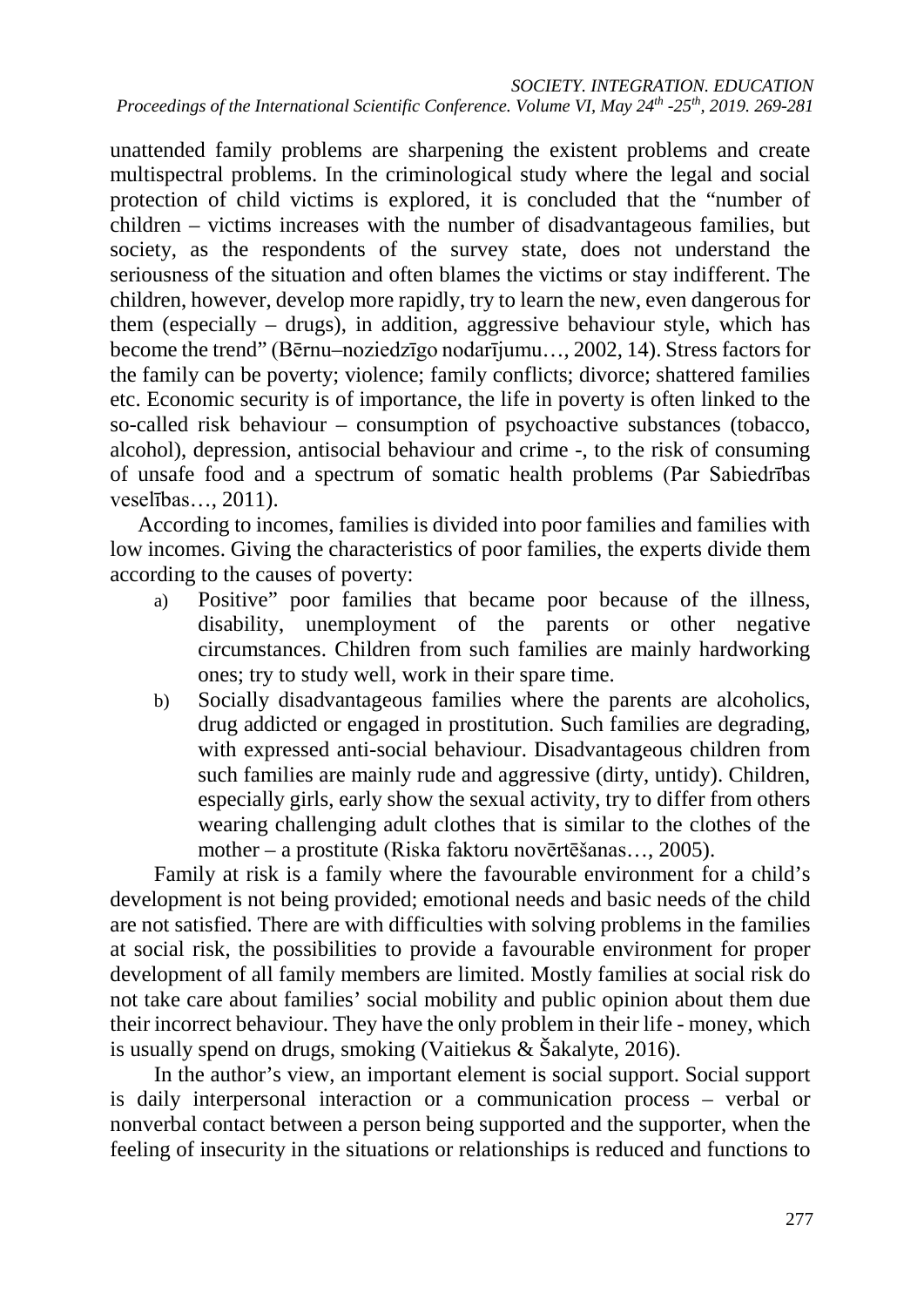improve the perception of personal control (Albercht & Adelman, 1987, 101). Different social support forms are mentioned in specific literature: *emotional support* is characterized by empathy, listening to a person, care, love; *evaluating support* consists of approval, feedback and social comparison that can be used by an individual for self-evaluation; informative – advice, recommendation that helps an individual to react to requirements and instrumental support – necessary means, services that help an individual, for example, money, food and other means. Social support helps an individual to develop successfully, to realize himself/herself and to socialize. The positive direction of the relations shows the positive feedback of social support, positive support, awareness, perception – the unity of dignity and health with social support. In the negative direction, the relation between dignity and health is not provided. According to the World Health Organization definition, health is complete physical, mental and social well-being, and not only the condition of not being ill or disabled (World Health…). The author emphasises that family problems show that a positive attention deficit has been distributed to all social strata within the family.

Features that characterise the social risk families: family at risk; both parents are employed; a little emotional contact with a child; unemployment; lack of necessities; delivery at the apartment; mixed marriages; involvement in sects; lack of education for parents; lack of information; lack of a supportive system; large families with many children; family crisis – loss of a family member; birth of a child; illness etc. High risk family is characterized by: violence of any type in the family; any kind of addictions; deviant and anti-social behaviour; unfavourable conditions for upbringing children; negligence of a child's health and education (Riska faktoru novērtēšanas…, 2005). The issue of multi-problem families is often discussed in connection with the term threatened child, which is a child whose life or health is somehow threatened.

The author indicates that different problems and violence are mainly noticed in poor families because it is easy to observe it. At the same time, the particular problem is violence in wealthy families. "Firstly, it does not comply with the idea about typical violence triggering factors. Secondly, it is difficult to work with such families because they gain particular authority and a violator's intellect is high and he/she can hide his/her violence" (Vardarbība un veselība…, 2007).

The family conflict can emerge between 1) a child and its parents (parents); the spouse or partner; 3) relatives. The cause of the family conflict is needs of family members, their wishes and aims. The basis is unsatisfied wishes of family members (Зеркин, 2007, 202). According to the study results of the Oregon social training centre, there is a close connection between disrupted families and antisocial behaviour of children, including criminal behaviour – the increase of the number of disrupted families is closely linked to the antisocial behaviour of a child (Patterson, De Baryshe, & Ramsey, 1990, 329-335).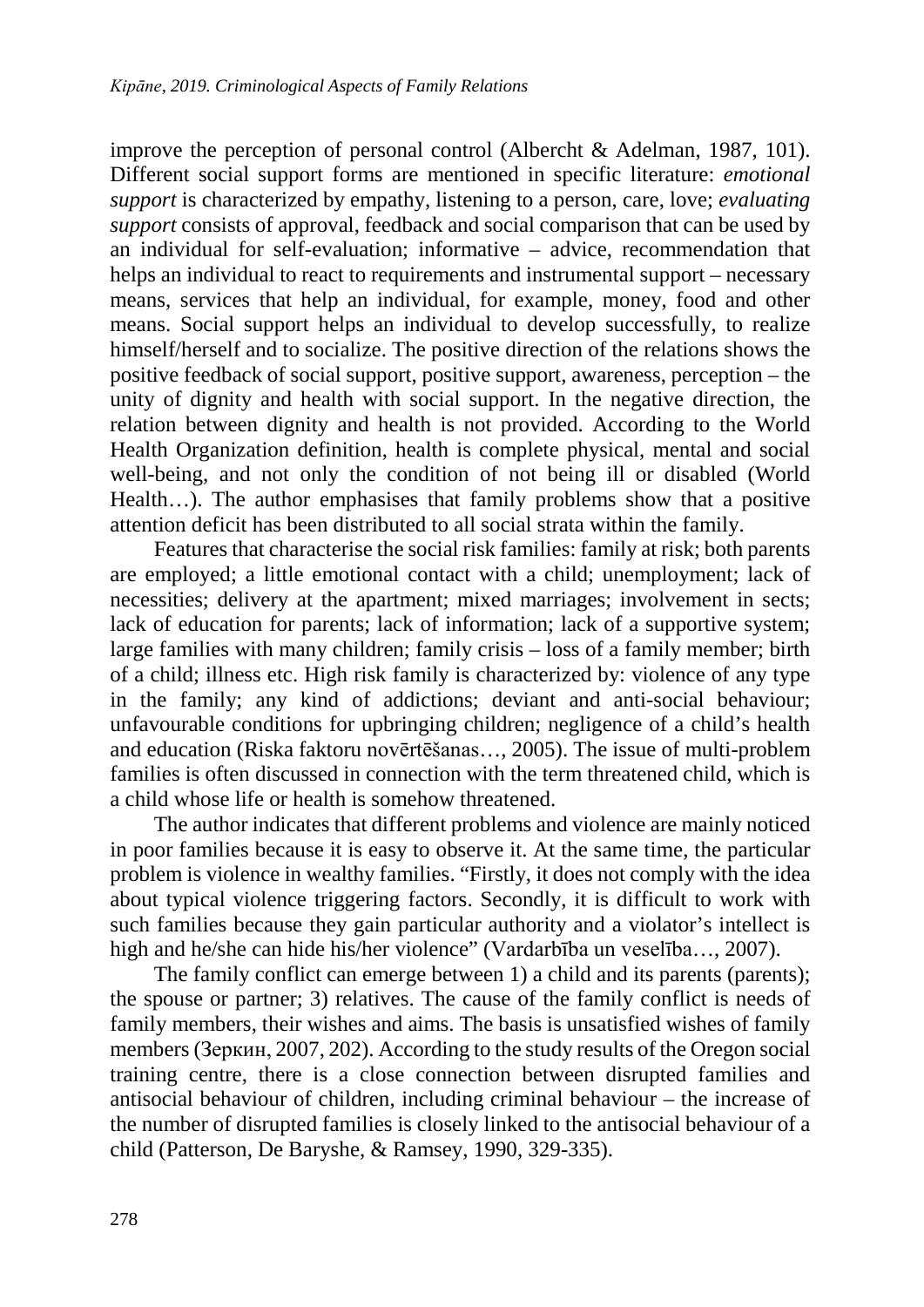The author can conclude that a decrease in the importance and of the role of the marriage institution, a large number of divorces and disruptive families, violence and family conflicts greatly affected the family relations not only in Latvia but also in the foreign countries. The axiom of interaction between the crime phenomenon and family relation institutions establishes the basis of family criminology (Мясникова, 2012, 148). Just like in every social group, there are own family problems, difficulties and conflicts. The task of criminology is to explore the impact of factors on it and thus to have an impact on the family life, mutual relationships to reduce crime (Шестаков, 2006, 561).

## **Conclusion**

According to the author's point of view the aim of the studies to describe the criminological framework of family relations based on special literature, research and practice showing the framework of family criminology has been achieved. In the end of the discussion, the author concludes that criminological studies in family relations are a complex problem. The formation of criminal behaviour is also influenced by parenting, family functioning and mutual relations. Consequently, the role of the family is equally important both in the process of shaping the behaviour and in the production of directed behaviour.

It should also be concluded that the knowledge of family criminology is a useful, effective, concrete and practically feasible strategy for preventing a crime and feeling of threats. This approach has a multidisciplinary direction. The author points out that such criminological studies should be developed and activated in Latvia. The development of family criminology should be promoted. Thus, innovative approaches to crime research will be introduced in the country.

Family criminology as the sub-branch of criminological science studies and analyses:

- 1) the specifics of domestic violence;
- 2) factors and promoting conditions of domestic violence;
- 3) family impact on the criminal action of an individual;
- 4) family factors that form and promote a particular category of criminal offences of offenders – minors, violent persons; mercenary persons; women;
- 5) researches the possibilities for an offender to refuse to commit the crime, directly affecting the family environment;
- 6) complexly analyses and assesses the offences committed in the family environment.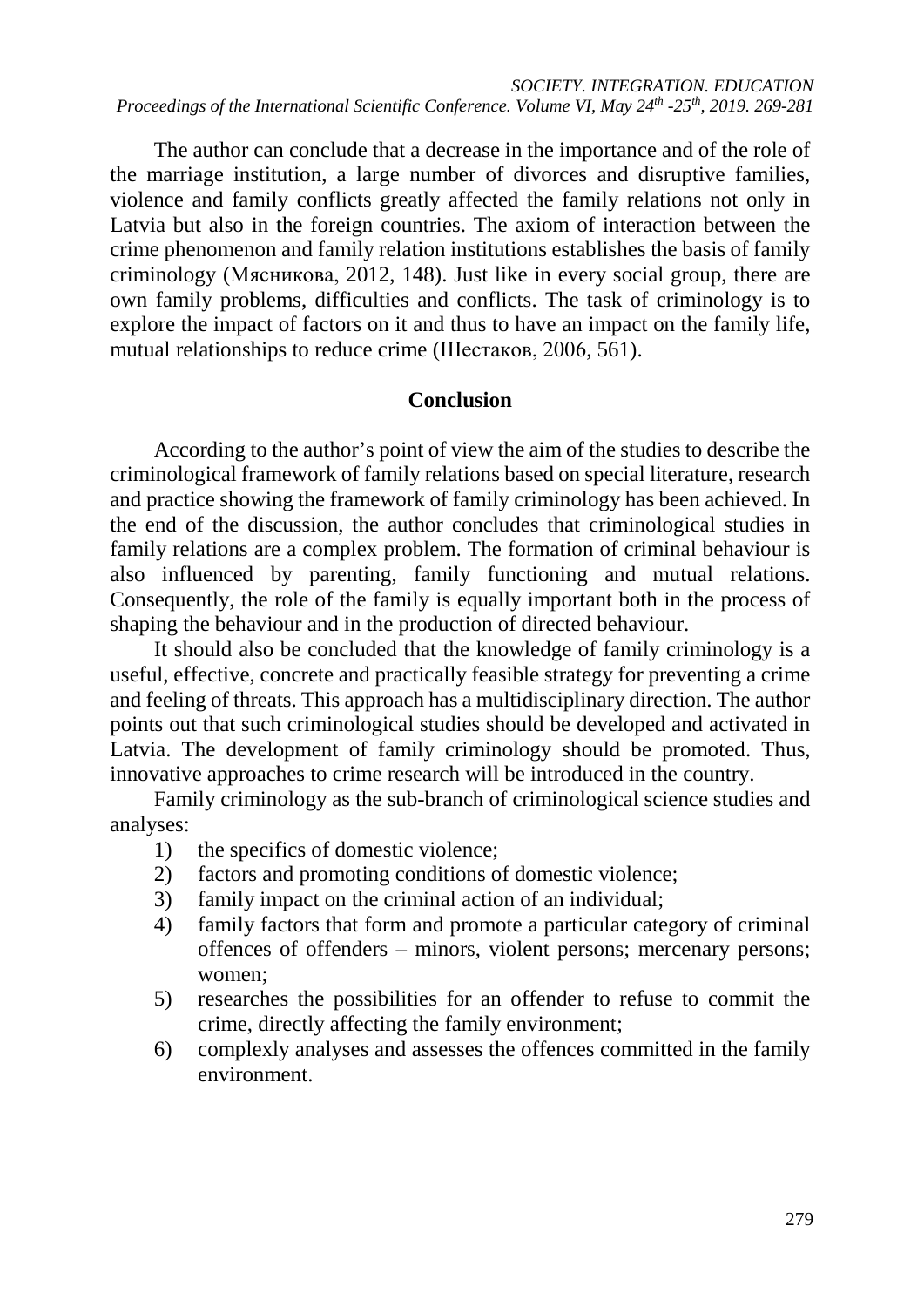#### **Summary**

The author concludes that it is necessary to promote the development of criminology as science and make the process of criminological research active. The author believes that, in Latvia, "family criminology" or "family relationship criminology" as criminology sub-field needs to be developed, which explores the impact of the family institution on criminal behaviour and crime. Therefore, the family criminology would include the issue of family influence on the persons involved in violence (formation of a violent offender and a victim) as one of the research areas.

#### **References**

- Albercht, T.L., & Adelman, M.B. (1987). *Communicating social support*. Thousand Oaks, CA, US: Sage Publications, Inc.
- *Alternatīvas cietumam: darbs ar riska bērniem pašvaldībās* (2003). Rīga: VNDP.
- Ball, R.A., Culler, F.T., & Lilly, R.J. (2015). C*riminological Theory: Context and Consequences*. Thousand Oaks, CA, US: Sage, Publication, Inc.
- *Bērni Latvijā* (2013). Rīga: Latvijas Republikas Centrālās statistikas pārvalde.
- *Bērnu – noziedzīgo nodarījumu upuru – tiesiskā un sociālā aizsardzība* (2002). Rīga: Tieslietu ministrijas Kriminoloģisko pētījumu centrs.
- *Bērnu tiesību aizsardzības likums* (1998). Latvijas Republikas likums. Pieejams: <https://likumi.lv/doc.php?id=49096>
- Broka, A., Kūle, L., & Kūla, E. (2014). *Sociālā cilvēkdrošība: bērni un ģimenes ar bērniem Latvijā*. Rīga: LU Akadēmiskais apgāds.
- Ceplis, D., Liepiņa, L., Prišpetjeva, J., Sūniņa, V., & Vilks, A. (2001). *Bērns un kriminalitāte. Metodiski informatīvo materiālu krājums.* Rīga: izdevniecība RaKa.
- Dobelniece, S., Millere, J., & Salmane-Kulikovska, I. (2015). Situation Analysis of Social Risk Families with Children in Latvia. *Proceedings of the 2015 International Conference "Economic science for rural development", 40*, 141-150.
- Dressler, J. (2002). *Encyclopedia of Crime & Justice: 4.* New York: Macmillan Reference.
- Farrington, D.P., & Welsh, B.C. (2007). *Saving Children from a Life of Crime: Early Risk Factors and Effective Intervention*s. Oxford, UK: Oxford University Press.
- Girgensone, B., & Mihailovs, I.J. (2016). *Terminu skaidrojošā vārdnīca. Ģimenes un bērnu*  tiesībās. Rīga: SIA "Drukātava".
- *Ģimenes valsts politikas pamatnostādnes 2011.-2017.gadam* (2011). Retrieved from [www.lm.gov.lv/upload/berns\\_gimene/lmpamn\\_200111\\_gvp.pdf](http://www.lm.gov.lv/upload/berns_gimene/lmpamn_200111_gvp.pdf)
- *Ja tu ciet no partnera vardarbības, tu esi spējīga to pārtraukt*! (2007). Informatīvs materiāls. Rīga.
- Mūrnieks, E. (2003). *Mācību materiāli un vingrinājumi soci*oloģijā. Rīga: RTU izdevniecība.
- Karpova, Ā. (2006). *Ģimenes psiholoģija*. Rīga: izdevniecība Raka.
- TVNET (2016). *Kas mūsdienās ir ģimene?* Pieejams: [https://www.tvnet.lv/4761091/kas](https://www.tvnet.lv/4761091/kas-musdienas-ir-gimene)[musdienas-ir-gimene](https://www.tvnet.lv/4761091/kas-musdienas-ir-gimene)
- Kaslow, F.W. (1981). Profile of the Healthy, Family. *Interaction, 4*(1/2),1-15.
- Kipāne, A. (2015). *Seksuālās vardarbības kriminoloģiskās problēmas*. Promocijas darbs. Rīga: Rīgas Stradiņa universitāte.